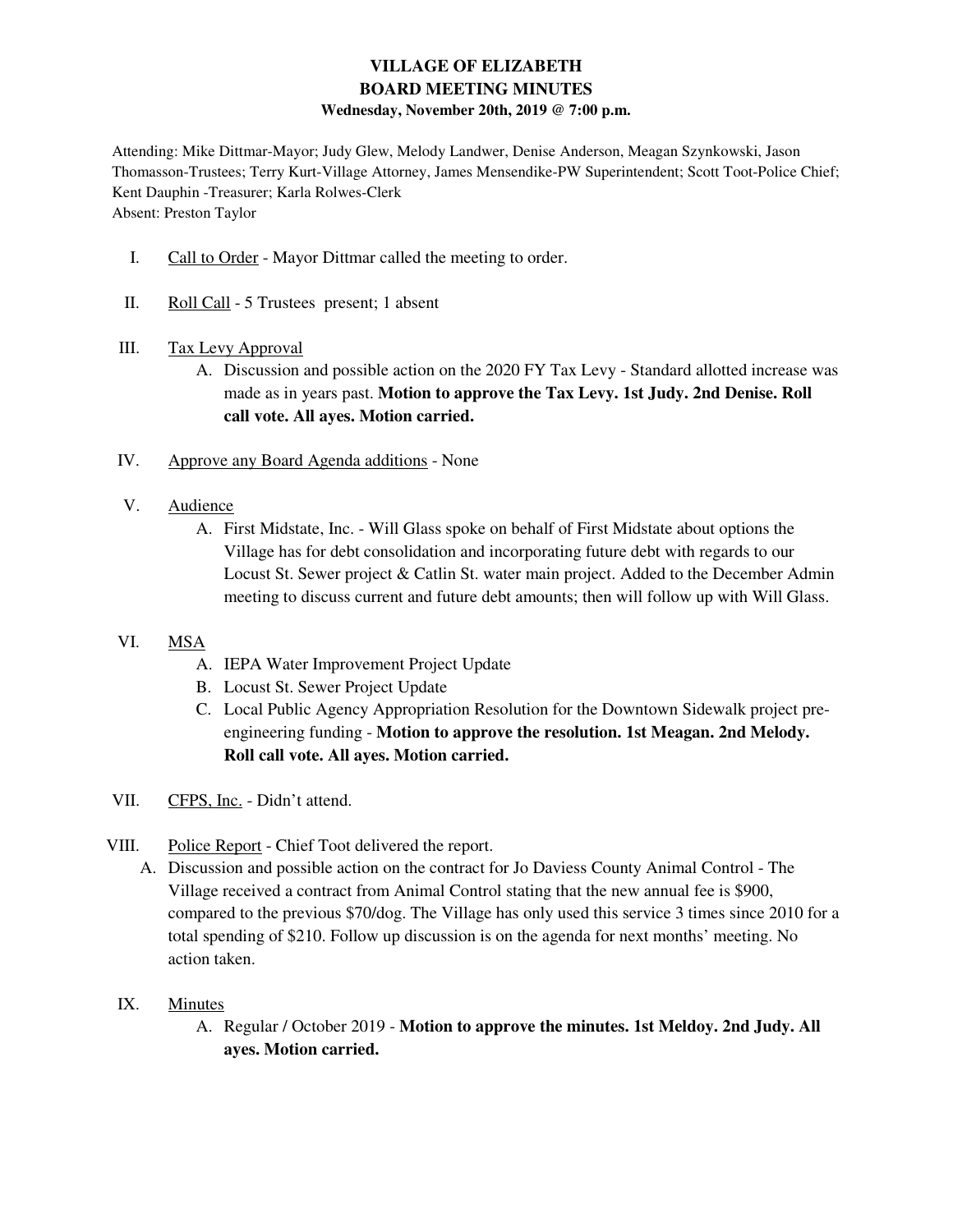- X. Consent Agenda **Motion to approve the consent agenda. 1st Denise. 2nd Meagan. Roll call vote. All ayes. Motion carried.**
- XI. Finances
	- A. Treasurer's Report **Motion to approve the report. 1st Denise. 2nd Jason. All ayes. Motion carried.**
	- B. Payment of Bills - **Motion to pay the monthly bills. 1st Jason 2nd Meagan. Roll call vote. All ayes. Motion carried.**
	- C. Budget Quarterly meeting was held on 11/18. No discussion.
- XII. Committee Reports
	- A. Public Works *(See minutes)*
	- B. Administrative *(See minutes)*
	- C. Economic Development

#### XIII. Attorney Comments

- A. Annexation of Wilca Spring Farm (Joe Berlage) This document was prepared in 2016 but never got recorded. Mayor Dittmar noticed it wasn't on the GIS map so contacted Terry. Terry confirmed it never got recorded, so took it to the courthouse today and it is not officially recorded. The day after this meeting Karla received confirmation from Attorney Kurt that it is now recorded.
- B. Jo Carroll annexation The recorder's office contact Terry that the survey acreage doesn't match and won't record the ordinance until resolved. Leave on agenda for next month.
- C. Kettlesen's annexation Waiting for Ketelsens to provide the documentation for the strip they bought from Dale to make their property contiguous with village boundaries. After this meeting it was determined they are already contiguous and that documentation isn't needed.
- D. Schedule a meeting with IDOT re: Hwy 20 Maintenance agreement Terry contacted Tony Baretta but this is out of his scope. So he instructed Terry to send a letter to Masood Ahmad, which he did. Follow up on this next meeting.
- E. Roberts Subdivision 1 & 2 annexation status MSA did a survey last month and we need a copy of it. When that survey was done, flags were put in the middle of the current roadways because they were put in the wrong place. Fixing this shouldn't be a village expense since they didn't authorize putting those roads in through property that belonged to other people. Mayor Dittmar suggested that we have MSA confirm that everything is kosher prior to annexation. Next step is contacting Dale to get a copy of the recent survey done by MSA.
- F. Wild's and Leonard's annexation Petitions are signed. The notice will be in next weeks Gazette. Public Hearing will be Dec. 18th at 7:00.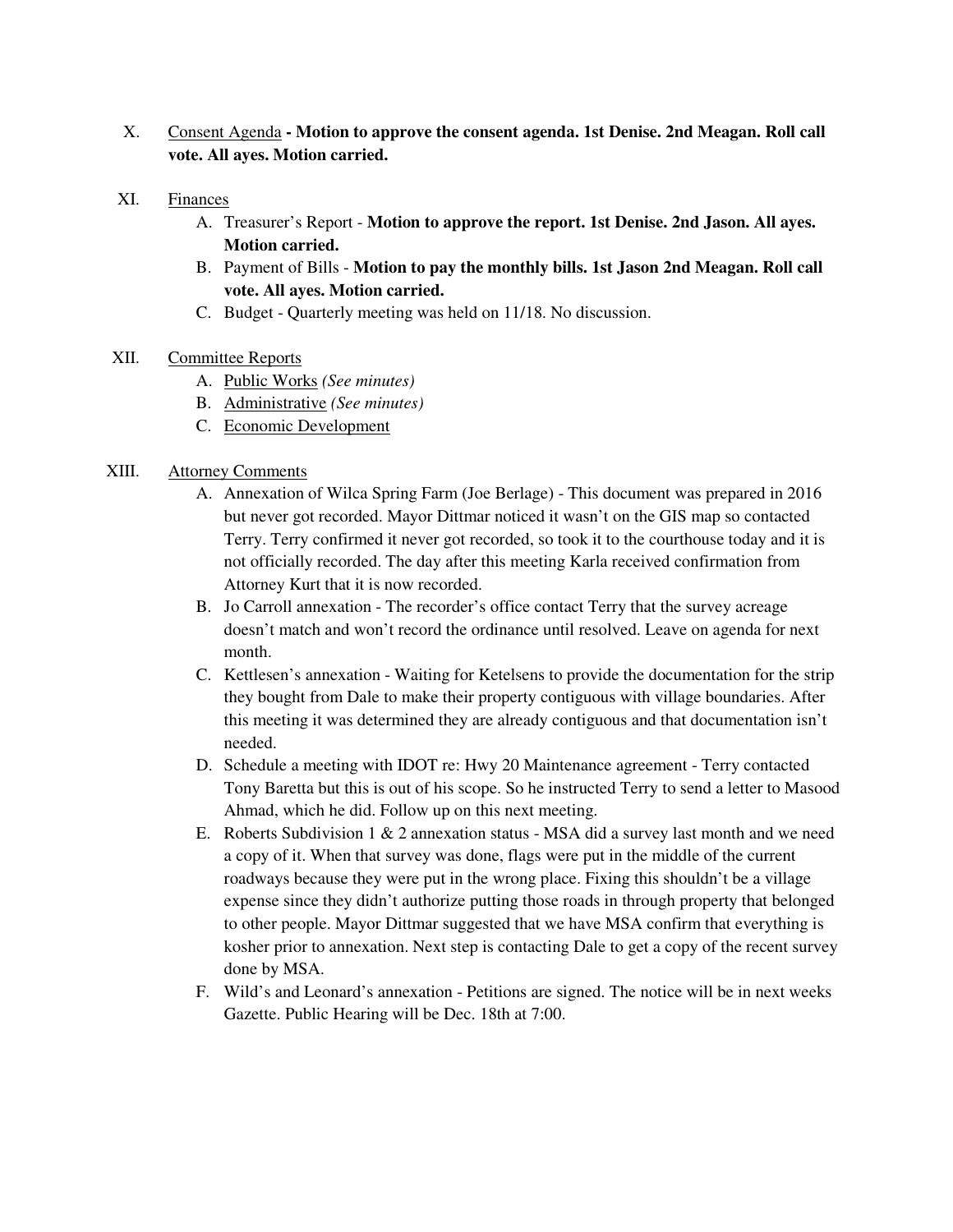#### XV. New Business *(Other than Committee Mtg Minutes/Consent Agenda)*

- A. Discussion and possible action on a 15 minute parking space in front of the Elizabeth Pharmacy - In the original agreement when the pharmacy decided to open in Elizabeth, the village said they would designate a 15 min spot for them. This was never followed through on. Recently this issue came up because customers were saying it was hard to find parking there, especially during lunch time. Kip Sabinson (pharmacy owner) said he would appreciate if the Village did do this but understood if they decided against it. After discussion it was decided that a temporary sign would be allowed during Pharmacy business hours (M-F 8-5) to be placed on the sidewalk, designating the parking spot closest to Eshelman Pottery (for ease of parking since its an end spot). The sign will specify "15 min parking" but will be specify that it's for the pharmacy. **Motion to approve a temporary 15 minute parking spot during Pharmacy business hours in the spot closest to Eshelman Pottery that the Pharmacy will be in charge of. 1st Judy. 2nd Melody. All ayes. Motion carried.** Mayor Dittmar will follow up with Kip to tell him the Board's decision.
- B. Discussion on memorial plaques from trees that were taken down Memorial plaques that were on downed trees are in the Public Works office. James asked what if anything should be done with them. Mayor Dittmar decided to leave them there and discuss if a family member contacts the Village in the future. At this time, we haven't been contacted by anyone.
- C. Carol Rayhorn property on Chicago St. Mayor Dittmar was contacted by a potential buyer about the lot owned by Carol Rayhorn. It's a double lot and the backlot is landlocked. The potential buyer asked if the Village had vacated that street. It was determined we did not. Mayor Dittmar will follow up with the potential buyer.
- D. Town Christmas Tree The Walters family is taking this over from Taylor Brown.

#### XVI. Mayor's Comments

A. PW & Admin meetings for December will be on the 11th \*not the 4th\*

## XVII. Correspondence

- A. Thank you card to PD for returning wallet Scott read a thank you card he received from a lost wallet owner that was safely returned to her.
- B. Girl Scout cookie sales & delivery dates Dates of cookie sales and delivery was provided to the Village from Council. The board had no issues with the sales of cookies in town as in years past.

## XVIII. Executive Session - Property - **Motion to go into Executive Session. 1st Denise. 2nd Judy. All ayes. Motion carried.**

A. Discussion and possible action - Discussion only. No action taken. **Motion to go out of Executive Session. 1st Judy. 2nd Melody. All ayes. Motion carried.**